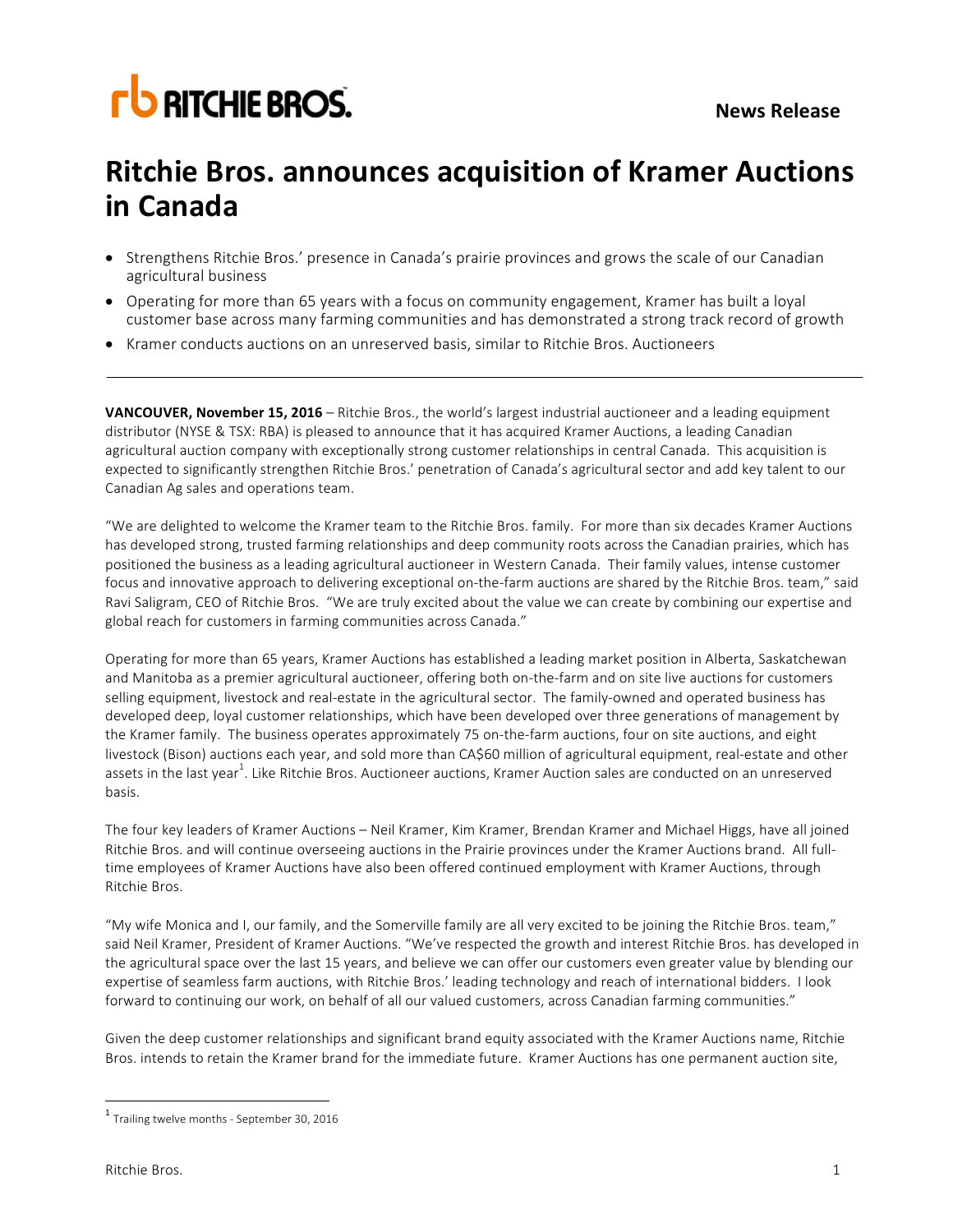# **FU RITCHIE BROS.**

which Ritchie Bros. intends to lease from the Kramer family for the foreseeable future, located in North Battleford, Saskatchewan. 

The acquisition of Kramer Auctions, including both the agricultural and real-estate auction service, closed on November 15, 2016. Kramer Trailer Sales was not acquired by Ritchie Bros. and remains owned by the Kramer family. All other terms of the transaction are confidential.

#### **About Kramer Auctions**

Kramer Auctions has been conducting farm auctions since 1949. Kramer currently conducts nearly 100 auctions each year including auctions for farm equipment, real-estate, livestock, and industrial and commercial equipment. Kramer Auctions is considered one of Western Canada's leading auctioneers conducting auctions throughout Saskatchewan and Alberta. A family operated company, Kramer has been built on honesty and integrity, and takes pride in providing quality auction experiences.

#### **About Ritchie Bros.**

Established in 1958, Ritchie Bros. (NYSE and TSX: RBA) is the world's largest industrial auctioneer, and one of the world's largest sellers of used equipment for the construction, transportation, agriculture, energy, mining, forestry and other industries. *Ritchie Bros.*<sup>TM</sup> asset management and disposition solutions include live unreserved public auctions with onsite and online bidding; *EquipmentOne*<sup>TM</sup>, an online auction marketplace; *Mascus*, a global online equipment listing service; private negotiated sales through *Ritchie Bros. Private Treaty*; and a range of ancillary services, including financing and leasing through Ritchie Bros. Financial Services. Ritchie Bros. has operations in 19 countries, including 44 auction sites worldwide. Learn more at rbauction.com, EquipmentOne.com, mascus.com, rbauction.com/privatetreaty and rbauction.com/financing.

#### For more information, please contact:

Jamie Kokoska Director, Investor Relations Phone: 778.331.5500 Email: jkokoska@rbauction.com

Ian Malinski Corporate Communications Lead Phone: 778.331.5432 Email: CorpComm@rbauction.com